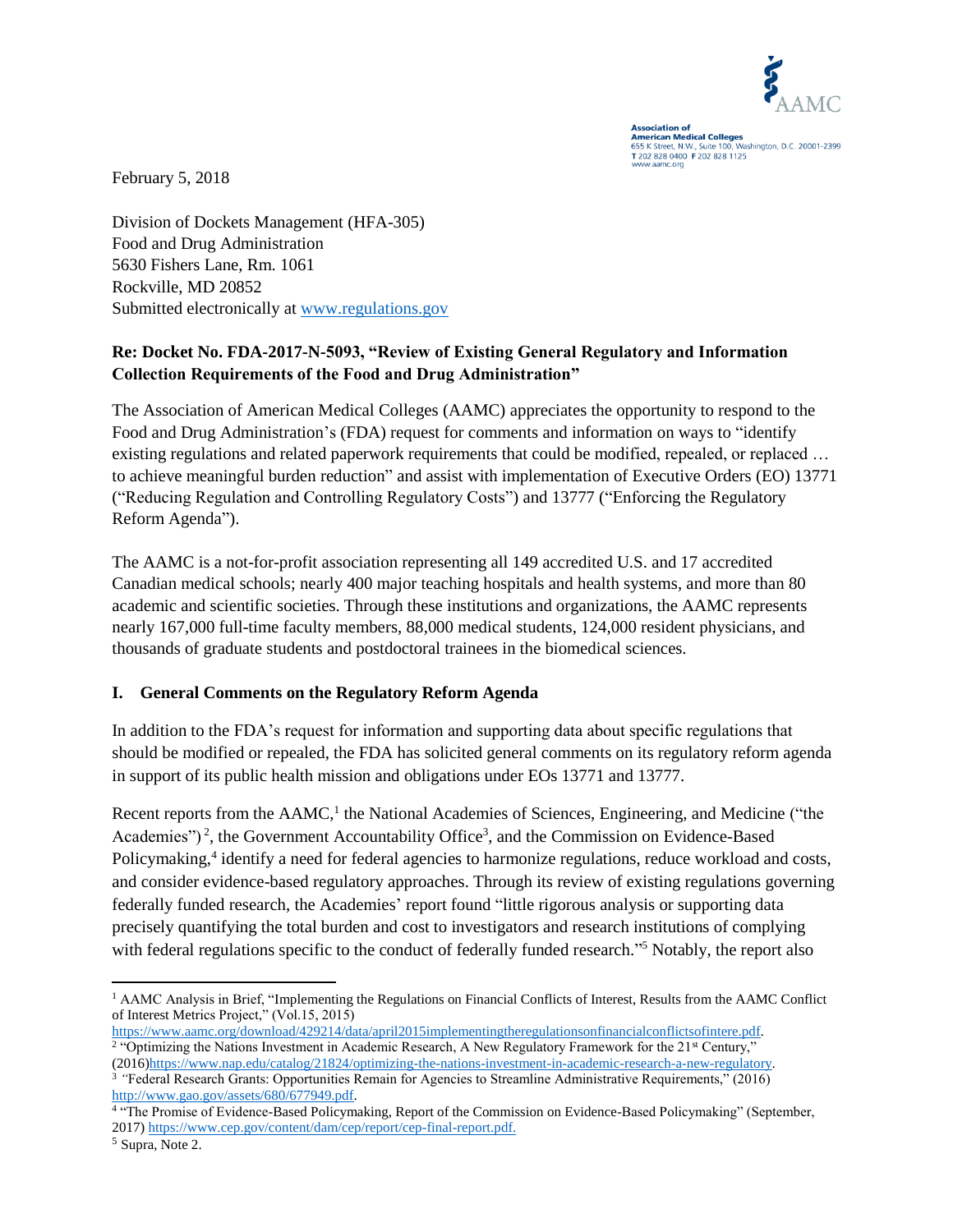highlights the difficulties associated with finding this data and cites the AAMC's Conflict of Interest (COI) Metrics Project as an example of how data can be used to quantify the impact and burden of research regulations on academic institutions.<sup>6</sup>

**The AAMC supports the implementation of the Academies' recommendations and the FDA's thoughtful assessment of whether existing regulations are effective and efficient, but notes that the appropriate regulation of science and research serves to ensure the safety, confidentiality and integrity of the research process.** Federal agencies and departments should use or collect credible evidence about a regulation's impact, burden, and outcome as a framework for the review of its regulations, policies, and programs, an approach that would help to "deliver[] a smarter, more innovative, and more accountable government for citizens."<sup>7</sup> The AAMC further recommends that the FDA take steps to improve its policymaking and program performance by incorporating robust *prospective* and *retrospective* evaluation into its rulemaking and program development process to further ensure that its regulations, policies, and programs meet the agency's intended goals.<sup>8</sup>

**The AAMC recommends that the FDA, on an ongoing basis, solicit public and stakeholder feedback on the methods and strategies used for evaluating regulations that should be modified, repealed, or replaced.** Opportunities for routine public feedback not only builds accountability in the collection and use of data to inform government decision-making, it increases the public's trust and transparency in government decision-making.

## **II. Harmonization of the FDA Regulations for the Protection of Human Subjects**

On January 19, 2017, the *Federal Policy for the Protection of Human Subjects* (the Common Rule) was issued by HHS and 15 other federal departments and agencies, with a general compliance date of January 19, 2018. The FDA is not a signatory to the Final Rule, and the Common Rule's preamble discusses HHS's intentions to work with the FDA to align the differences between the two regulations in compliance with Sec. 3023 of the 21st Century Cures Act (P.L. 114-255, "Cures Act."). **The AAMC urges the FDA to begin the rulemaking process to revise 21 CFR Parts 50 and 56 to align those regulations with the Common Rule. We encourage the FDA to further align with HHS's interpretation of the human subject protections regulations by simultaneously adopting joint guidance issued by the Common Rule agencies and departments. 9**

The Cures Act requires that the HHS Secretary "to the extent practical and consistent with other statutory provisions, […] harmonize the differences between the HHS Human Subject Regulations (45 CFR part 46, Subpart A) and the FDA Human Subject Regulations" (21 CFR Parts 50 and 56) within three years from the Cures Act's enactment date (by December 13, 2019). Recognizing that the Food Drug and Cosmetic Act has erected obstacles to greater harmonization, the Cures Act also modified some of the provisions that proved barriers to harmonization, such as removing the requirement that clinical investigations using devices must be approved by a local Institutional Review Board (IRB), which had prohibited implementation of the cooperative review requirement of the Common Rule (Sec. 3056), and permitting a waiver of informed consent for certain minimal risk research (Sec. 3024). The FDA has

 $\overline{\phantom{a}}$ 

<sup>6</sup> See, AAMC COI Metrics Project webpage, [https://www.aamc.org/initiatives/research/coi/metricsproject/.](https://www.aamc.org/initiatives/research/coi/metricsproject/)

<sup>&</sup>lt;sup>7</sup> "Next Steps in the Evidence and Innovation Agenda," Memorandum to the Heads of Departments and Agencies" (July 26, 2013) https://www.whitehouse.gov/sites/default/files/omb/memoranda/2013/m-13-17.pdf.

<sup>8</sup>AAMC Comment Letter to the Commission on Evidence-Based Policymaking (November 14, 2016) available at: https://www.aamc.org/download/473104/data/aamccommentlettertocommissiononevidencebasedpolicy.pdf. <sup>9</sup> AAMC Comment Letter "Notice of Proposed Rulemaking: Federal Policy for the Protection of Human Subjects" (January 4, 2016).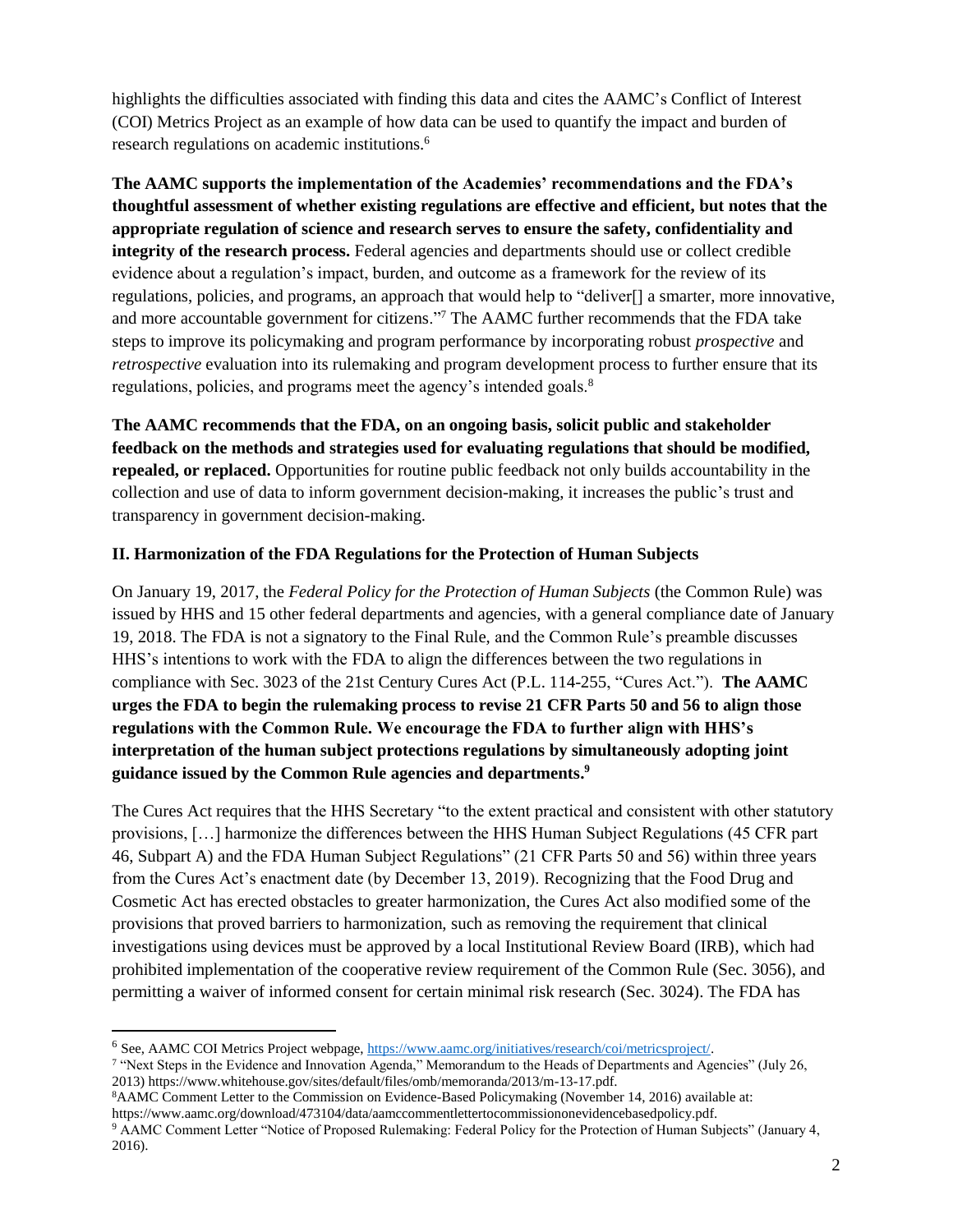recently taken steps toward implementing this latter change by issuing guidance for immediate implementation.<sup>10</sup>

Through an interim final rule, the effective date of the Common Rule has been delayed for six months, to July 2018. Part of the justification for the delay in this rule is the lack of existing implementing guidance and harmonization. Institutions have grown increasingly concerned that when the Common Rule goes into effect the FDA's human subject protection regulations will remain consistent with the current Common Rule's pre-2018 requirements, while the other 16 federal agencies and departments including HHS, will be under a substantially revised set of regulations. Thus, federally funded research also regulated by the FDA will be subject to two different sets of regulations with differing review and oversight requirements. Harmonized regulations and guidance would have a profound effect on regulatory burden, especially with respect to informed consent requirements and templates, definitions, requirements for continuing review, and the future treatment of and identifiability standards for biospecimens.

**The AAMC strongly recommends that the FDA use the Common Rule implementation delay as an opportunity to initiate and finalize rulemaking that would harmonize the FDA regulations with the Common Rule.** Although the statutory deadline for harmonization (through the Cures Act) is not for two years, there are no barriers preventing the FDA from moving forward with this process immediately.

## **III. Financial Conflicts of Interest**

The AAMC appreciates the FDA's intended efforts to strengthen and modernize its regulatory framework to keep pace with scientific advancement. <sup>11</sup> Consistent with these efforts, Section 2034 of the Cures Act requires the Secretary of HHS to review regulations and policies related to the disclosure and reporting of financial conflicts of interest (FCOI) to reduce administrative burden for federally funded researchers. **In furtherance of the Cures Act's requirements, we recommend that the FDA work with HHS, other federal agencies, and key stakeholders to identify common elements for the disclosure and evaluation of COI (e.g., standardization of definitions, disclosure forms, and monetary thresholds).**

Several federal departments and agencies such as the FDA, National Institutes of Health (NIH), Centers for Medicare and Medicaid Services (CMS), and National Science Foundation (NSF), in addition to academic medical centers, require the disclosure of financial interests and management of those interests when a conflict of interest is identified. The variation in COI requirements across federal agencies "imposes significant financial and administrative burden on institutions and researchers, diminishing the productivity and return of federal investment in research."<sup>12</sup>

**In addition, the AAMC recommends that the FDA better align its requirements for determining COI and eligibility for participation on FDA advisory committees under 18 USC 208(b) and its process for evaluating "appearance issues" under the government-wide regulation of ethical conduct for government employees (5 CFR 2635.50, "Section 502").**

In 2008, the FDA published guidance on the process for determining a COI under 18 USC 208(b) and last year, the FDA released draft guidance on when to grant an authorization for a committee member with an

<sup>11</sup> "FDA's plan to engage the public in the agency's new effort to strengthen and modernize FDA's regulatory framework" (September 2016) [https://blogs.fda.gov/fdavoice/index.php/2017/09/fdas-plan-to-engage-the-public-in-the-agencys-new-effort](https://blogs.fda.gov/fdavoice/index.php/2017/09/fdas-plan-to-engage-the-public-in-the-agencys-new-effort-to-strengthen-and-modernize-fdas-regulatory-framework/)[to-strengthen-and-modernize-fdas-regulatory-framework/.](https://blogs.fda.gov/fdavoice/index.php/2017/09/fdas-plan-to-engage-the-public-in-the-agencys-new-effort-to-strengthen-and-modernize-fdas-regulatory-framework/)

 $\overline{\phantom{a}}$ 

<sup>&</sup>lt;sup>10</sup> "IRB Waiver or Alteration of Informed Consent for Clinical Investigations Involving No More Than Minimal Risk to Human Subjects, Guidance for Sponsors, Investigators, and Institutional Review Boards" (July 2017) [https://www.fda.gov/downloads/RegulatoryInformation/Guidances/UCM566948.pdf.](https://www.fda.gov/downloads/RegulatoryInformation/Guidances/UCM566948.pdf)

<sup>12</sup> Supra Note 2.